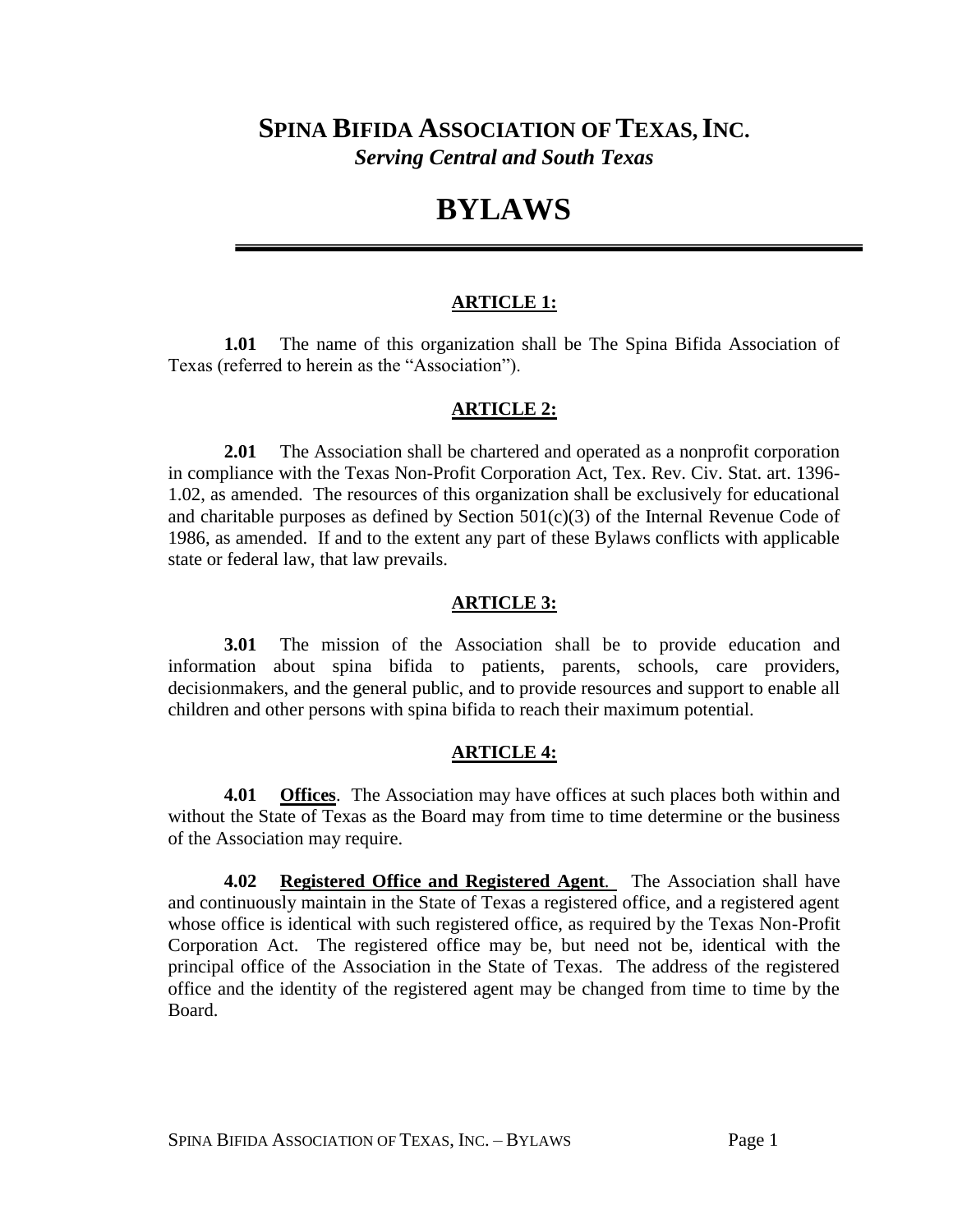#### **ARTICLE 5:**

**5.01 Management**. The affairs of the Association shall be managed by the Board who shall provide oversight and set policy and direction for the Association, and who may exercise all such powers of the Association and do all such lawful acts and things as are allowed by statute or by the Articles of Incorporation or by these Bylaws. The Board shall have the power to hire, terminate and assess the performance of the Executive Director who is responsible for conducting the business of the Association in accordance with these bylaws and the policy and directions set by the Board. Removal of the Executive Director shall require a two-thirds (2/3) vote of the Board members present.

**5.02 Number; Qualification; Election; Term**. The Board shall consist of no more than fifty (12) directors, none of whom need be residents of any particular state. In no event shall the Board consist of less than three (3) Directors.

**5.03 Change in Number**. The number of Directors may be increased or decreased from time to time by amendment to these Bylaws but no decrease shall have the effect of shortening the term of any incumbent Director. Any Directorship to be filled by reason of an increase in the number of Directors shall be filled by the election at an annual meeting or at a special meeting of the Directors called for that purpose.

**5.04 Election and Term of Office**. Directors shall be nominated annually by current board members. A nominating committee may be appointed by the Board and authorized to:

- (a) Conduct an audit or needs assessment of the current membership to identify any gaps in representation from among the civic/volunteer, corporate, minority, financial, legal, educational and human service community.
- (b) Solicit, review and recommend candidates for the Board.
- (c) Recommend a slate of officers selected from among the membership. Nominations may also be taken from the floor.

A majority vote of the then-present Directors is necessary for election of new Directors. Each Director shall hold office for a period of three (3) years, subject to the provisions of these Bylaws. The terms shall begin and end January 1 – December 31.

**5.05 Removal**. A member of the Board shall automatically be removed from the Board if he/she has three unexcused absences in a board year. A letter from the President thanking the volunteer for their service shall be sent on removal from the Board. Board members may appeal for reinstatement at the next Board meeting. Any Director may be removed for good cause at any special or annual meeting of Directors, by the affirmative vote of a majority in numbers of Directors present in person or by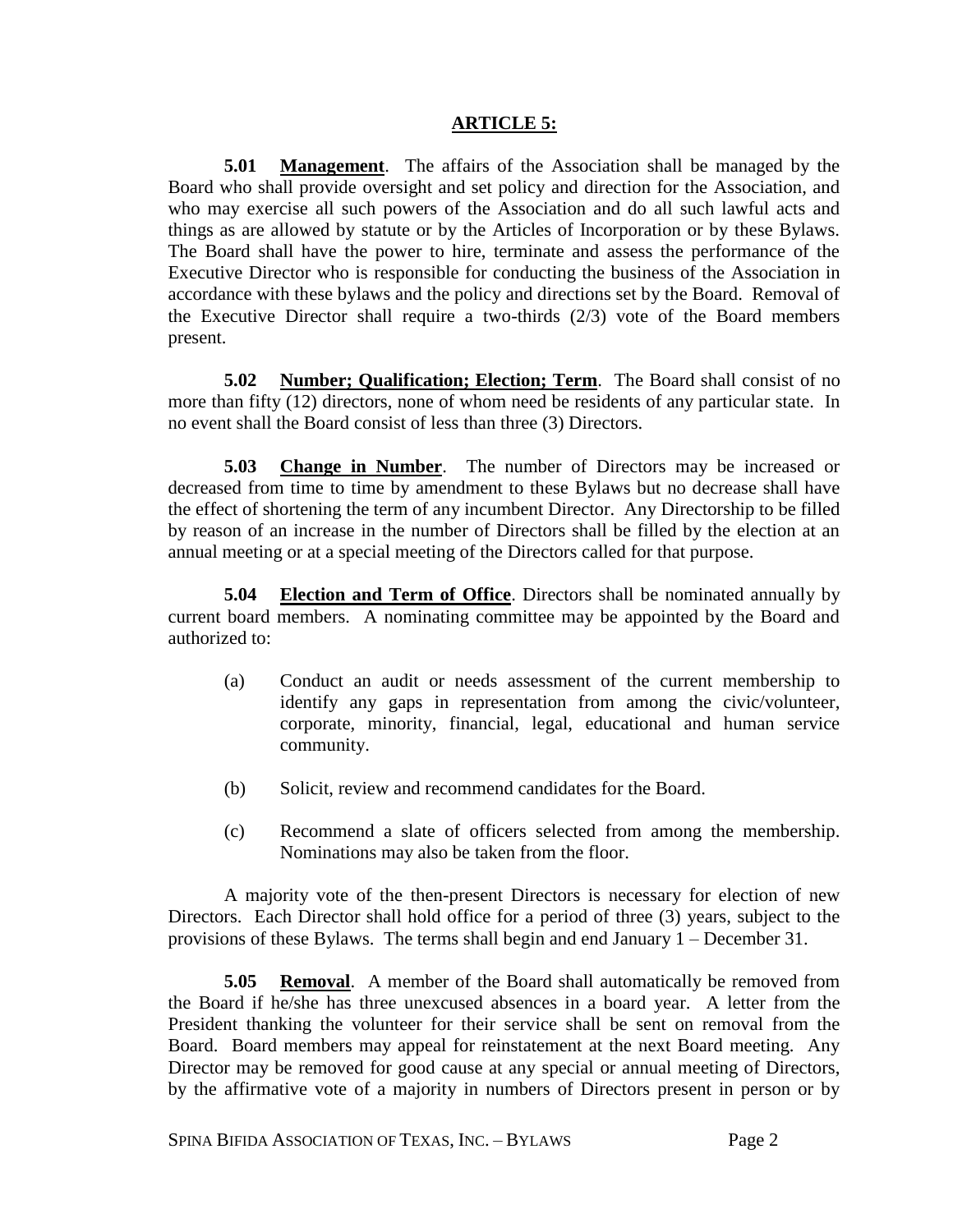proxy, at such meeting and entitled to vote for the election of such Director if notice of intention to act upon such matter shall have been given in the notice calling such meeting.

**5.06 Vacancies**. Any vacancy occurring in the Board (by death, resignations, removal or otherwise) may be filled by appointment by the Executive Committee and such appointee shall serve until the successor is elected at the next regular annual meeting. Appointments made by the Executive Committee shall be ratified at the next board meeting.

**5.07 Place of Meetings**. All meetings of the Board may be held at the principal offices of the Association or at such place either in or out of the State of Texas as may be designated from time to time by the Board.

**5.08 Regular Meetings**. Regular meetings of the Board may be held at a regular time and place as determined by the Board of the Directors. Once a regular meeting has been established by the Board, notice of the meeting may, but need not, be sent to Directors.

**5.09 Special Meetings**. Special meetings of the Board may be called at any time by the President or by any three Directors on three days notice to each Director. The purpose of, and business to be transacted at, any such special meeting shall be stated in such notice; provided, however, that such meeting shall not be limited to the purpose and business so stated.

**5.10 Agenda.** Unless impracticable, a written agenda will be distributed to the Directors reasonably in advance of all regular and special meetings. The President, in consultation with the Executive Director, will determine the agenda. The President may include meeting agenda items at the request of a Director, and shall include agenda items which are requested by any two Directors in writing at least three days prior to the meeting. This section does not limit the power of the Board to take up issues during the course of a meeting.

**5.11 Quorum; Majority Vote**. At meetings of the Board, one-third (1/3) of the number of Directors currently seated in accordance with these Bylaws shall constitute a quorum for the transaction of business. The act of a majority of the Directors present at a meeting at which a quorum is present shall be the act of the Board, except as otherwise specifically provided by statute, the Articles of Incorporation, or these Bylaws. If a quorum is not present at a meeting of the Board, the Directors present may adjourn the meeting from time to time, without notice other than announcement at the meeting, until a quorum is present. At such adjourned meeting at which a quorum is present, any business may be transacted which might have been transacted at the meeting as originally notified.

**5.12 Compensation**. Directors, as such, shall not receive any stated salaries for their services, but by resolution of the Board, each Director may be paid his/her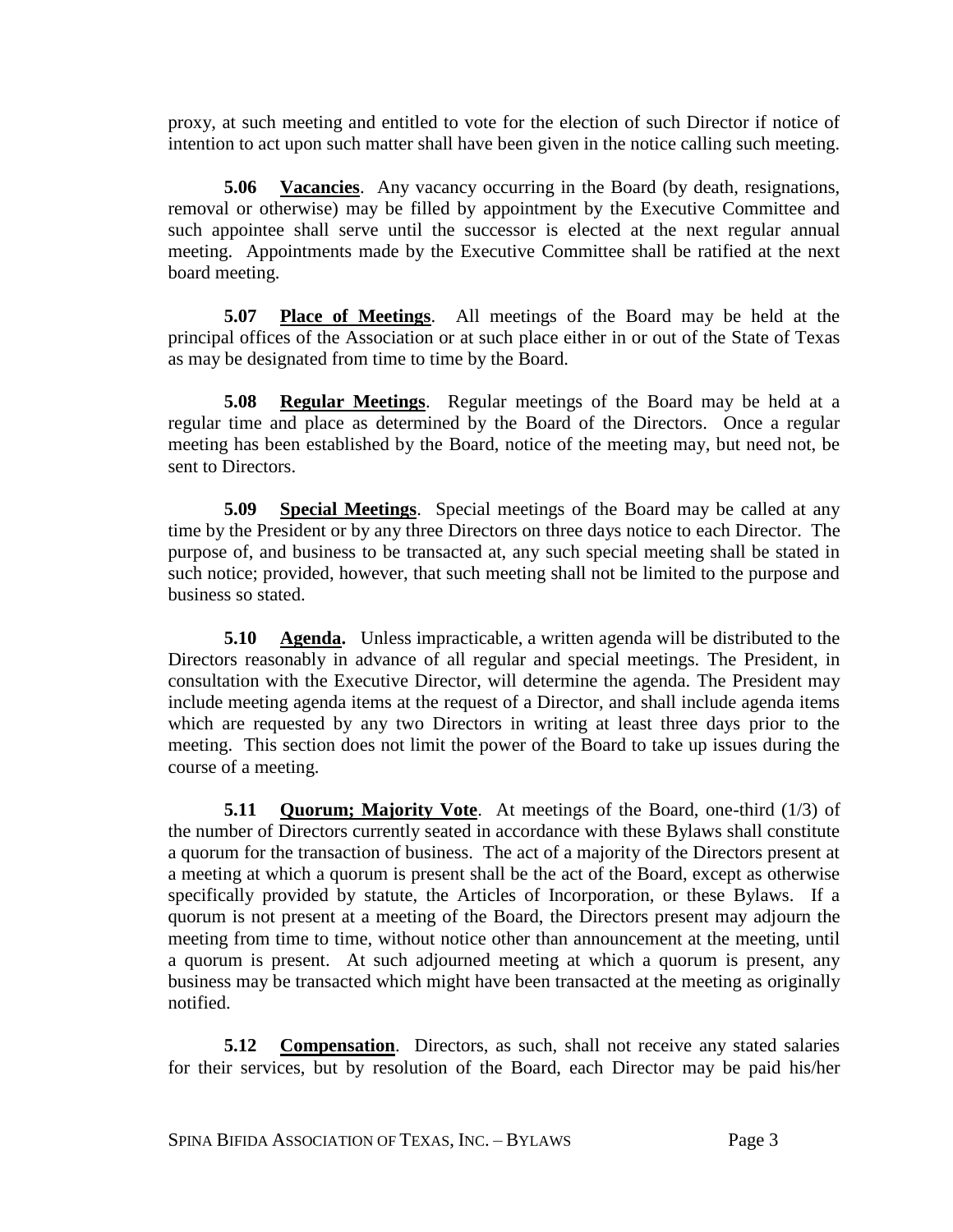expenses, if any, of attendance at each meeting of the Board or reimbursed for other expenses incurred on behalf of the Association and with the approval of the Board.

**5.13 Conduct of Meetings**. The Board shall keep regular minutes of its proceedings. The President shall preside at meetings of the Board. In the absence of the President, the Vice-President shall preside; in the absence of both President and Vice-President, the Directors present may select a Director to preside. The Secretary, or in his/her absence any Director selected by the Directors present, shall act as Secretary at meetings of the Board, and shall keep minutes of all meetings and records of all board motions, votes and actions. Consideration of questions shall be conducted informally; provided that the majority of Directors present may vote to conduct business formally in accordance with Robert's Rules of Order, which shall govern issues of parliamentary procedure, including what issues may be raised, debated and decided at a meeting.

**5.14 Action Without Meeting**. Any action required or permitted to be taken at a meeting of the Board may be taken without a meeting if a consent in writing, setting forth the action is so taken, is signed by all the members of the Board. Such consent shall have the same force and effect as a unanimous vote at a meeting. The signed consent, or a signed copy, shall be placed in the minute book.

## **5.15 Interested Directors and Officers**.

- (a) Validity. If paragraph (b) of this section is satisfied, no contract or other transaction between the Association and any of its Directors or Officers, or any corporation or firm in which any of them are directly or indirectly interested, shall be invalid solely because of this relationship or because of the presence of the Director or Officer at the meeting authorizing the contact or transaction, or his or her participation or vote in the meeting or authorization.
- (b) Disclosure; Approval; Fairness. Paragraph (a) of this Section shall apply only if:
	- (1) the material facts of the relationship or interest of each such Director or Officer are known or disclosed to the Board and it nevertheless authorizes or ratifies the contract or transaction by a majority of the Directors present, each such interested Director to be counted in determining whether a quorum is present but not in calculating the majority necessary to carry the vote; or
	- (2) the contract or transaction is fair to the Association as of the time it is authorized or ratified by the Board.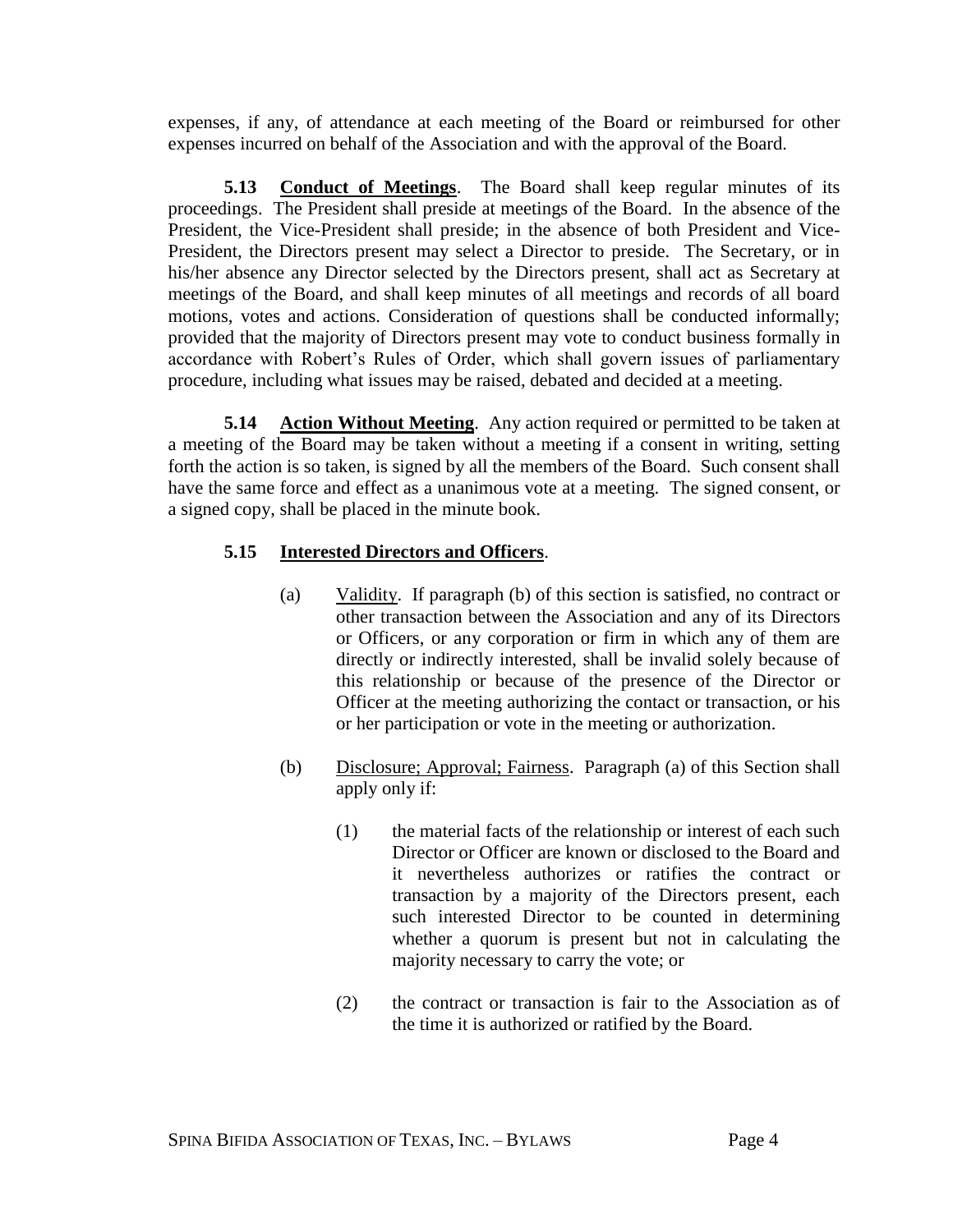(c) Non-Exclusive. This section shall not be construed to invalidate a contract or transaction which would be valid in the absence of the provisions of this section.

**5.16 Telephone and Similar Meetings**. Directors may participate and hold a meeting by means of conference telephone or similar communications equipment by means of which all persons participating in the meeting can hear each other. Participation in such a meeting shall constitute presence in person at the meeting, except where a person participates in a meeting for the express purpose of objecting to the transaction of any business on the ground that the meeting is not lawfully called or convened.

**5.17 Budget**. The Association shall adopt an annual budget, to be approved by the Board. The Board shall approve any amendments or revisions to the budget, including those which require approval from any funding agencies. Interim budget amendments or revisions may also be approved by the Executive Committee, subject to ratification at the next board meeting.

## **ARTICLE 6: NOTICE**

**6.01 Method**. Whenever by statute, the Articles of Incorporation, these Bylaws, or otherwise, notice is required to be given to a Director, and no provision is made as to how the notice shall be given, it shall not be construed to require personal notice, but any such notice may be given: (a) in writing, by mail, postage prepaid, addressed to the Director at the address appearing on the books of the Association; (b) by e-mail to Directors who have provided an e-mail address and consented to such notice; or (c) in any other method permitted by law. Any notice required or permitted to be given by mail shall be deemed given at the time when the notice is deposited, correctly addressed and with proper postage, in the United States mail.

**6.02 Waiver**. Whenever, by statute or the Articles of Incorporation or these Bylaws, notice is required to be given to a Director, a waiver thereof in writing signed by the person or persons entitled to such notice, whether before or after the time stated in such notice, shall be equivalent to the giving of such notice. Attendance at a meeting shall constitute a waiver of notice of such meeting, except where a person attends for the express purpose of objecting to the transaction of any business on the ground that the meeting is not lawfully called or convened.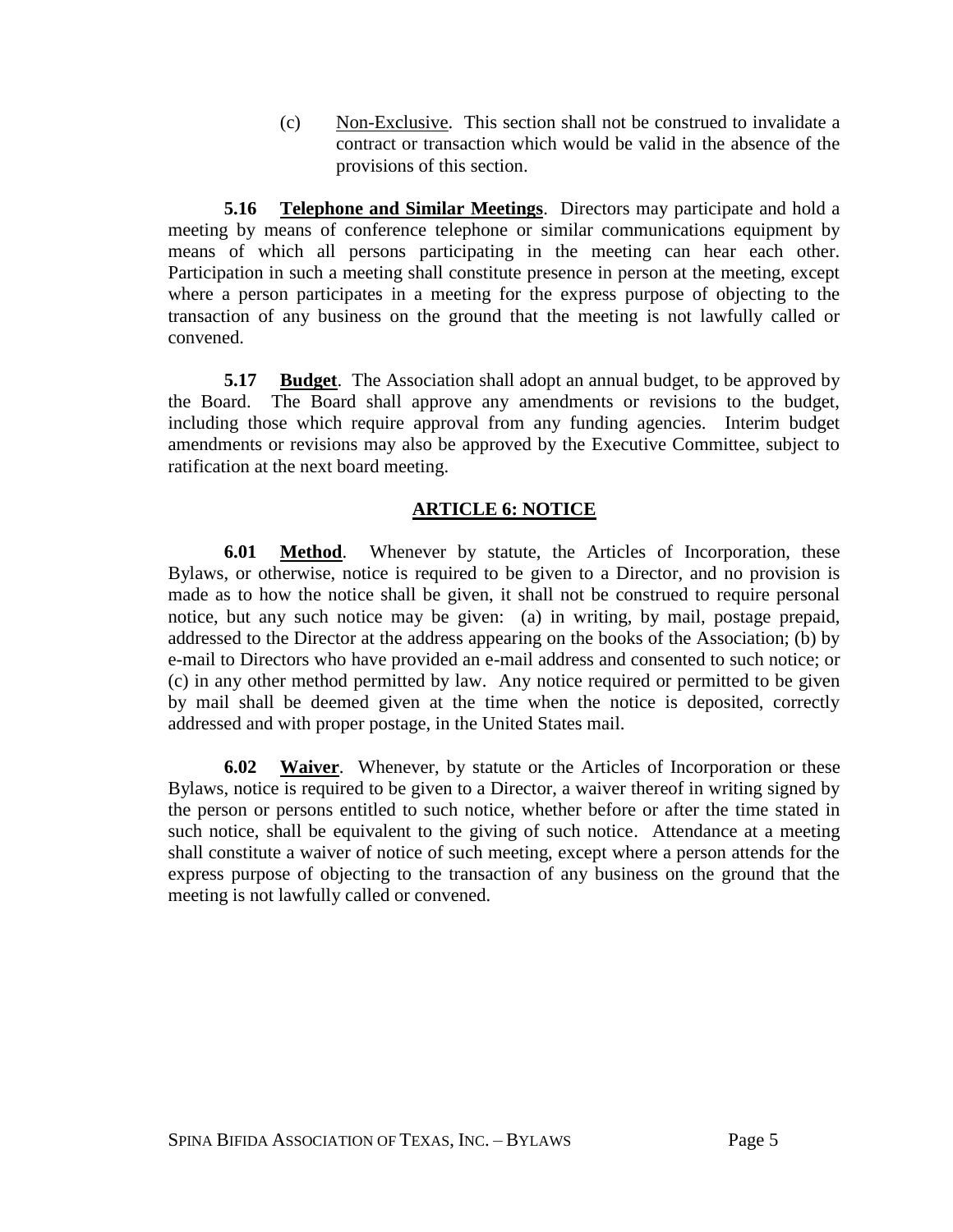#### **ARTICLE 7: OFFICERS AND AGENTS**

#### **7.01 Number; Qualifications; Election; Term**.

- (a) The Association shall have:
	- (1) a President, vice-president, secretary and a treasurer; and
	- (2) such other officers, including additional vice presidents, and assistant officers and agents as the Board may think necessary.
- (b) Board officers must be members of the Board.
- (c) No officer or agent need to be a resident of any particular state.
- (d) Officers shall be elected by the Board on the expiration of an officer's term or whenever a vacancy exists. Officers may be elected by the Board at any meeting.
- (e) Unless otherwise specified herein or by the Board at the time of election or appointment, or in an employment contract approved by the Board, each officer's and agent's term shall be for 12 months and run concurrent with the agency's fiscal year. Each officer and agent shall serve until the end of his/her term or, if earlier, his/her death, registration, or removal.
- (f) Any two or more offices may be held by the same person, except that the President and secretary shall not be the same person.

**7.02 Removal**. Any officer or agent elected or appointed by the Board may be removed by the Board whenever in its judgment the best interest of the Association will be served thereby. Such removal shall be without prejudice to the contract rights, if any, of the person so removed. Election or appointment of any officer or agent shall not of itself create contract rights.

**7.03 Vacancies**. If the office of the president, vice-president, secretary, or treasurer becomes vacant by reason of death, resignation, removal or otherwise, the Board shall elect a successor who shall hold office for the unexpired term and until his/her successor is elected.

**7.04 Authority**. Officers and agents shall have such authority and perform such duties in the management of the Association as are provided in these Bylaws or as may be determined by resolution of the Board not inconsistent with these Bylaws.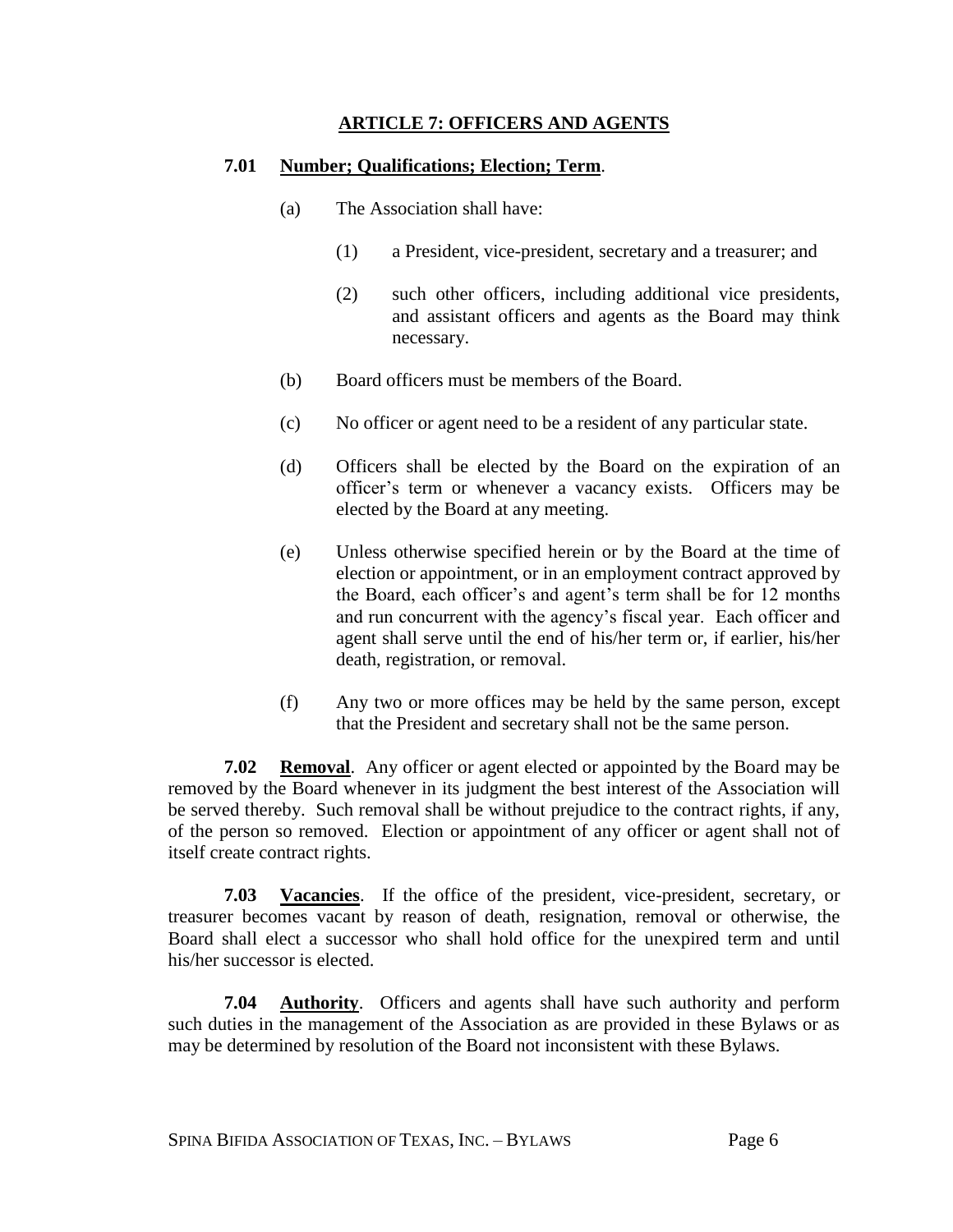**7.05 Compensation**. No officer or Director of the Association, except for the Executive Director, shall be paid compensation for his/her time or services in the capacity as officer or agent of the Association.

## **7.06 President**.

- (a) Subject to such supervisory powers, if any, as may be given by the Board to the president of the Board, if there be such an officer, the President shall be the chief executive officer of the Association and shall, subject to the control of the Board, have general supervision, direction and control of the business and officers of the Association, and shall have the general powers and duties of management usually vested in the office of the President of an association or other organization, and shall have such other powers as the Board may from time to time prescribe.
- (b) The President shall work with the Executive Director to achieve the Association's mission, and shall assist and encourage the Board to engage in effective strategic planning to achieve the Association's objectives.
- (c) The President shall appoint committee Presidents, in consultation with the Board. The President shall be an ex officio member of every committee of the Association and in that capacity may attend and participate in committee meetings.
- (d) The President will decide all questions of parliamentary procedure, subject to the will of the Board on questions which are subject to Board vote, and may appoint a parliamentarian to assist on such questions.
- (e) The President shall evaluate the performance of the Association, the Executive Director, the Board and any other officers or agents of the Association and present the evaluation to the Board on at least an annual basis.

**7.07 Vice-President**. Unless otherwise determined by the Board, the Vice-President shall, in the absence or disability of the President, perform the duties and have the authority and powers of the President. The Vice-President shall perform such other duties and have such other authority and powers as the Board may from time to time prescribe or as the President may from time to time delegate.

- **7.08 Secretary**. The Secretary shall:
	- (a) attend all meetings of the Board and record all votes, actions and minutes of all proceedings in a book to be kept for that purpose.
	- (b) give, or cause to be given, notice of all meetings of the Board.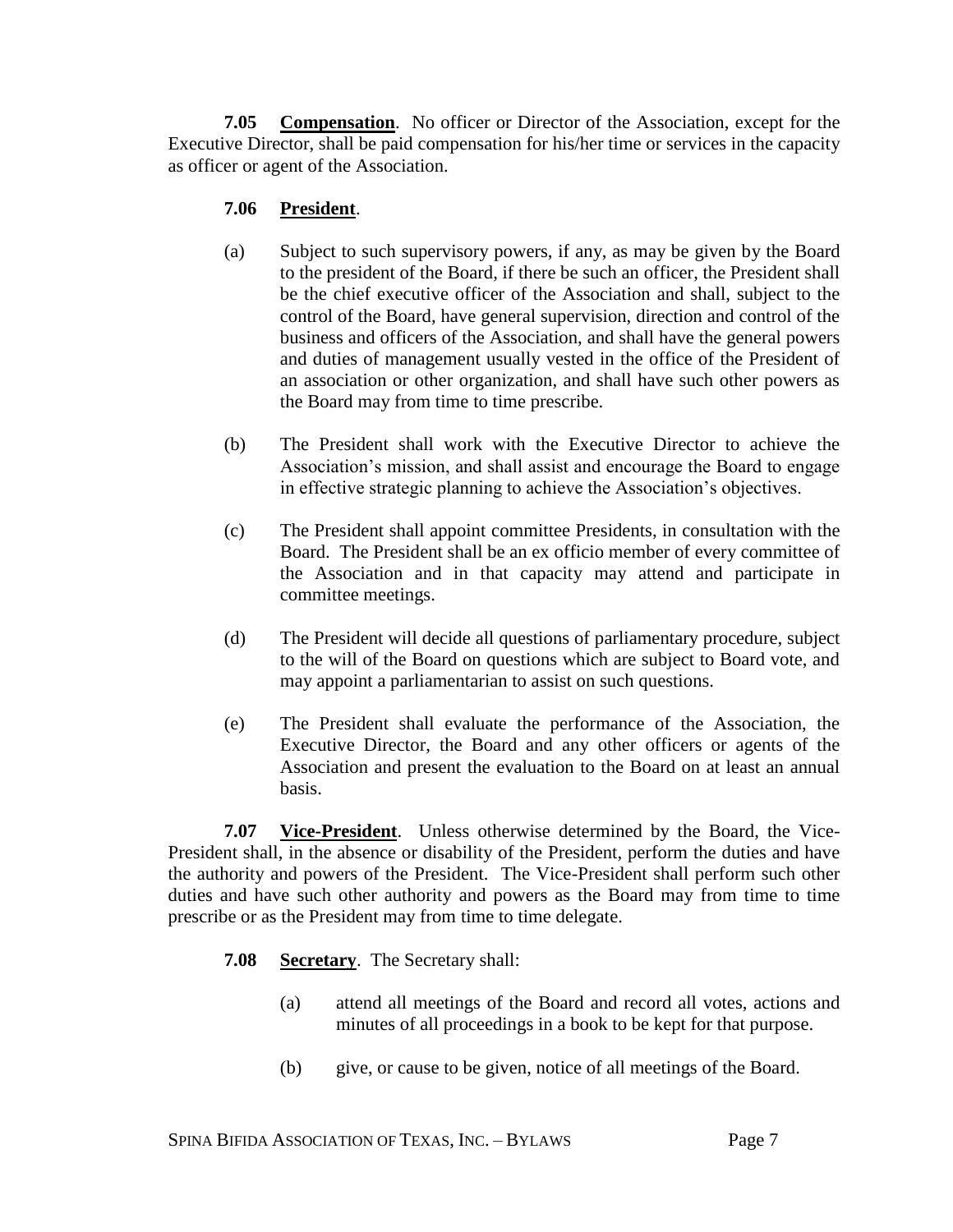- (c) keep in safe custody the seal of the Association (if any) and, when authorized by the Board affix the same to any instrument requiring it, and when so affixed, it shall be attested by his/her signature or by the signature of the treasurer or an assistant secretary.
- (d) be under the supervision of the President and perform such other duties and have such other authority and powers as the Board or President may determine.
- (e) keep, or cause to be kept, a register showing the names of the Directors and their addresses.

## **7.09 Treasurer**. The Treasurer shall:

- (a) have the custody of the corporate funds and securities, shall keep full and accurate accounts of receipts and disbursements of the Association, and shall deposit all funds and other valuables in the name and to the credit of the Association in depositories designated by the Board.
- (b) disburse the funds of the Association as ordered by the Board, taking proper vouchers for such disbursements, and shall render to the President and the Directors, at the regular meetings of the Board, or whenever they may require it, an account of all his/her transactions as Treasurer and of the financial condition of the Association.
- (c) if required by the Board, shall give the Association a bond in such form, in such sum, and with such surety or sureties as shall be satisfactory to the Board for the faithful performance of the duties of his/her office and for the restoration of the Association, in case of his/her death, resignation, retirement or removal from office, of all books, papers, vouchers, money and other property of whatever kind in his/her possession or under his/her control belonging to the Association.
- (d) perform such other duties and have such other authority and powers as the Board or President may determine.

## **7.10 Executive Director**.

(a) The Executive Director is the chief administrative officer of the Association, and shall faithfully carry out all the policies and directives of the Board. A member of the Board may not serve as Executive Director. The Executive Director is an ex officio member of the Board.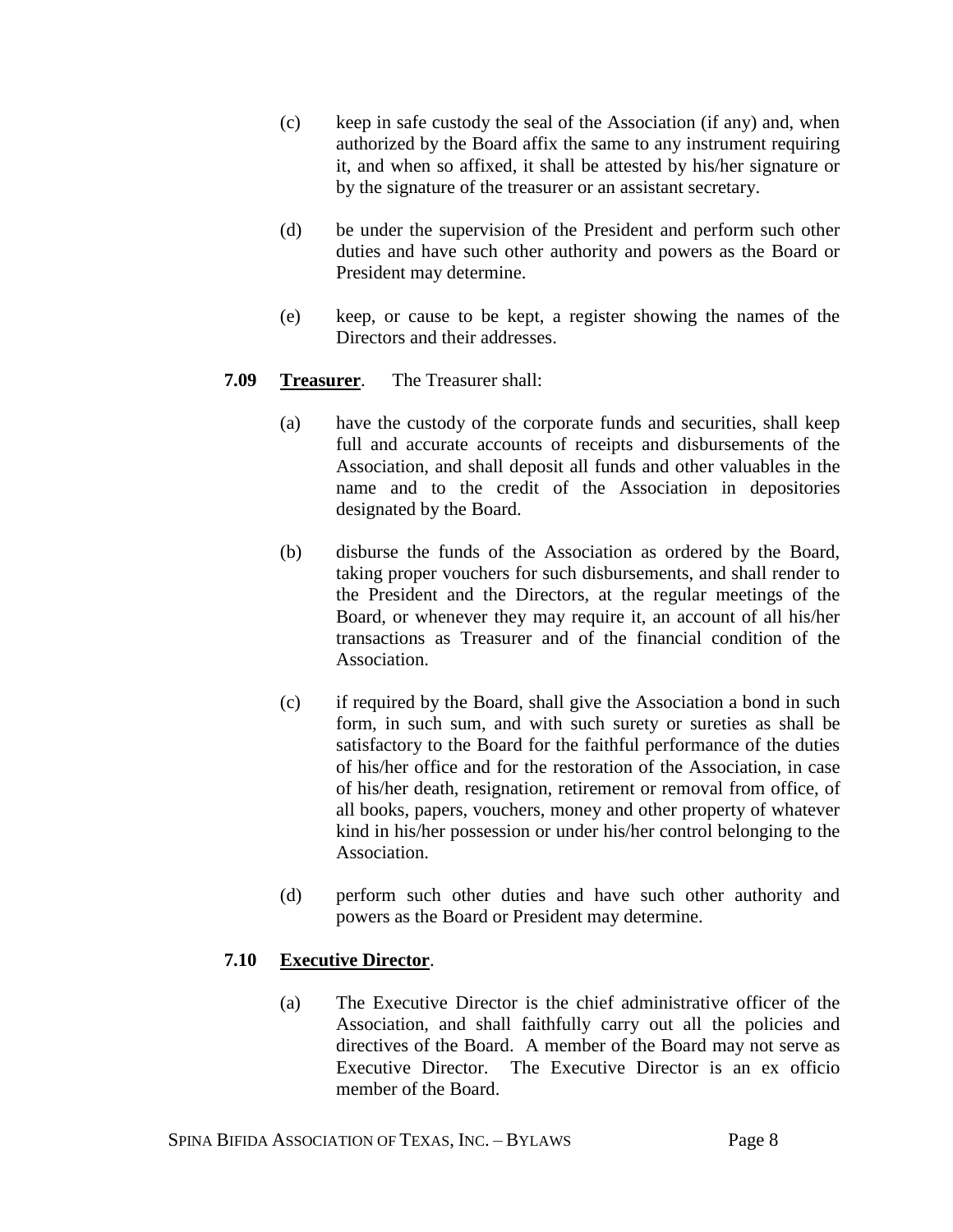- (b) The Executive Director shall serve at the will of the Board. The Board may enter into an employment agreement with the Executive Director for a primary term of not more than two years, and may authorize the payment of reasonable compensation and benefits. Such agreement may be at-will, in which case the contract may be terminated for any reason by the Board, or it may provide for termination based upon good cause.
- (c) The Executive Director shall, unless otherwise directed by the Board, in consultation with the President, prepare and distribute to Directors an agenda for all meetings reasonably in advance of such meetings.
- (d) The Executive Director shall be prepared to report to the Board concerning the administration and activities of the Association at all regular meetings.

#### **ARTICLE 8: EXECUTION OF INSTRUMENTS**

**8.01** The Board may, in its discretion, determine the method and designate the signatory office or officers, or other person or persons, to execute any corporate instrument or to sign the corporate name without limitation, except where otherwise provided by law, and such execution or signature shall be binding upon the Association.

## **ARTICLE 9: INDEMNIFICATION**

**9.01 Indemnification, Generally**. The Association may indemnify any person (a "person") who (I) is or was, an officer, director, nominee, designee, employee or agent of the Association, and (ii) was, is or is threatened to be made a defendant or respondent in a proceeding (as that term is defined in Article 1396.2.22(A)(5) of the Texas Non-Profit Corporation Act); PROVIDED, HOWEVER, that any such indemnification shall be made only if it is determined in accordance with Section 9.02, below, that the Person: (a) conducted himself in good faith; (b) in the case of an "official capacity" (as that term is defined in Article 1396.2.22A(A)(4) of the Texas Non-Profit Corporation Act), reasonably believed that his/her conduct was in the Association's best interest; (c) in all other cases, reasonably believed that his/her conduct was at least not opposed to the Association's best interests; and (d) in the case of any criminal proceeding, had no reasonable cause to believe his/her conduct was unlawful. The above notwithstanding, a person may not be indemnified by the Association under this section for any obligations resulting from a proceeding in which the Person is found liable  $(x)$  on the basis of improperly receiving personal benefit, whether or not the benefit resulted from an action taken in the person's official capacity; or (y) to the Association for any reason.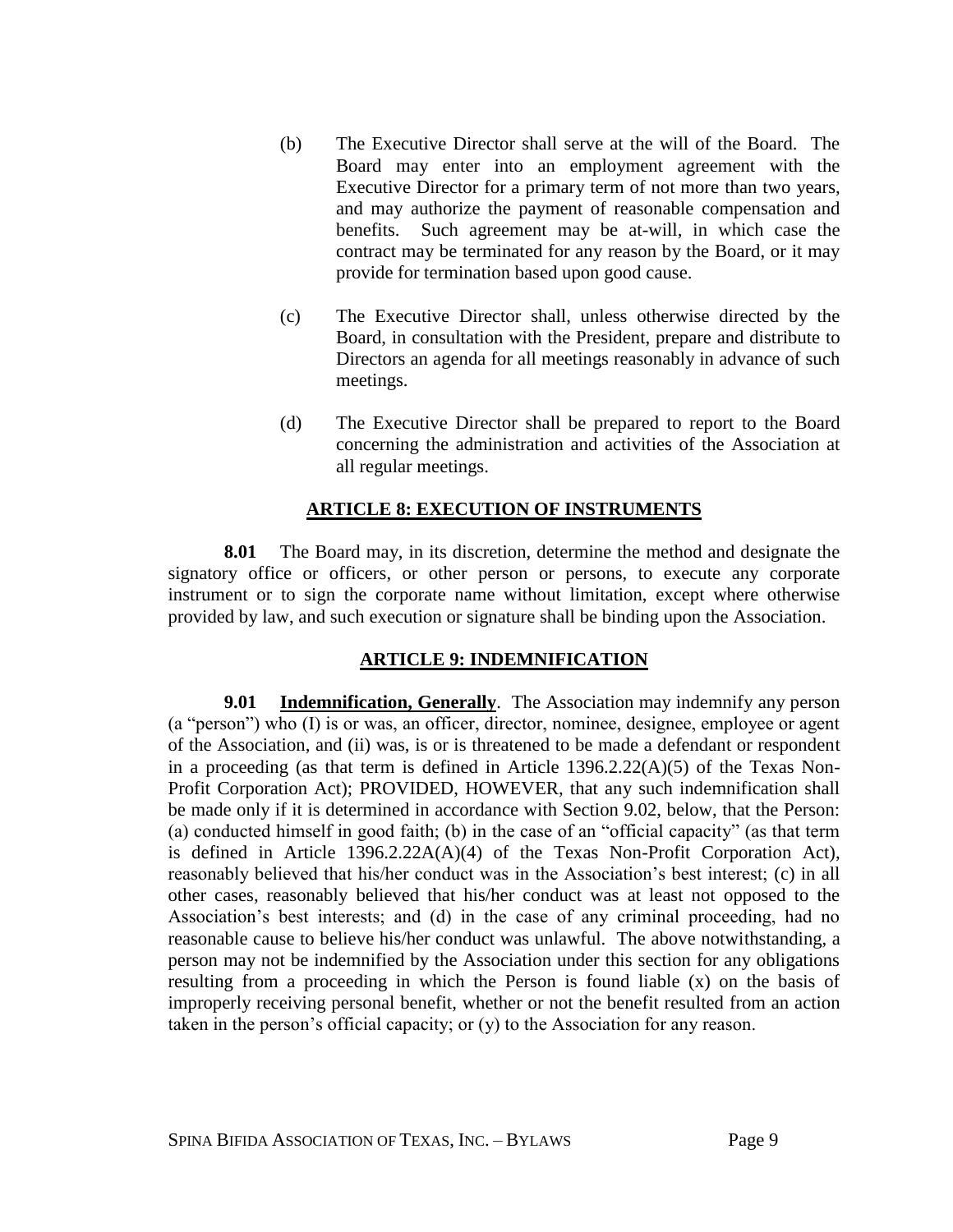The termination of a proceeding by judgment, order, settlement, or conviction, or on a plea of nolo contendere, or its equivalent is not of itself determinative that the Person did not meet the requirements set forth above.

Any such indemnification under this section shall include all judgments, penalties (including exercise and similar taxes), fines, settlements, and reasonable expenses actually incurred by a Person in connection with the proceeding (the "Authorized Expenses"); PROVIDED, HOWEVER, in the case the proceeding is brought by the Association, the indemnification shall be limited to reasonable expenses actually incurred in connection with the proceeding.

**9.02 Method of Determination**. A determination of indemnification and authorization for the Association to indemnify authorized expenses shall be made by: (I) a majority vote of a quorum (the "Qualifying Quorum") consisting of Directors who at the time of the vote are not named defendants or respondents in the proceeding; (ii) if such a Qualifying Quorum cannot be obtained, by a majority vote of a committee (the "Qualifying Committee") of the Board, designated to act in the manner by a majority vote of all Directors, such Qualifying Committee to consist solely of two (2) or more Directors who at the time of the vote are not named defendants or respondents in the proceeding; or (iii) by special legal counsel selected by the Qualifying Quorum or Qualifying Committee, or if such a Qualifying Quorum cannot be obtained and such a Qualifying Committee cannot be established, by a majority vote of all Directors.

**9.03 Advances for Indemnified Expenses**. The Association shall pay or reimburse to a Person, in advance of a final disposition of a proceeding, any Authorized Expenses which may become subject to indemnification hereunder, if:

- (1) the Association receives a written affirmation from such Person that he/she has met the standard of conduct necessary for indemnification under this Section 9.03 and a written undertaking by or on behalf of the Person to repay the amount paid or reimbursed if it is ultimately determined that the Person has not met such standards. Such written undertaking must be an unlimited general obligation but need not be secured and may be accepted without reference to the financial ability of such Person to make repayment; and
- (2) a determination that the facts then known to those making the determination would not preclude indemnification under this section.

**9.04 When Rights to Indemnification Arise**. The Association's obligation to indemnify and to repay expenses under this article shall arise, and all rights granted to Persons hereunder shall vest, at the time of the occurrence of the transaction or event to which such proceeding relates, or at the time that the action or conduct to which such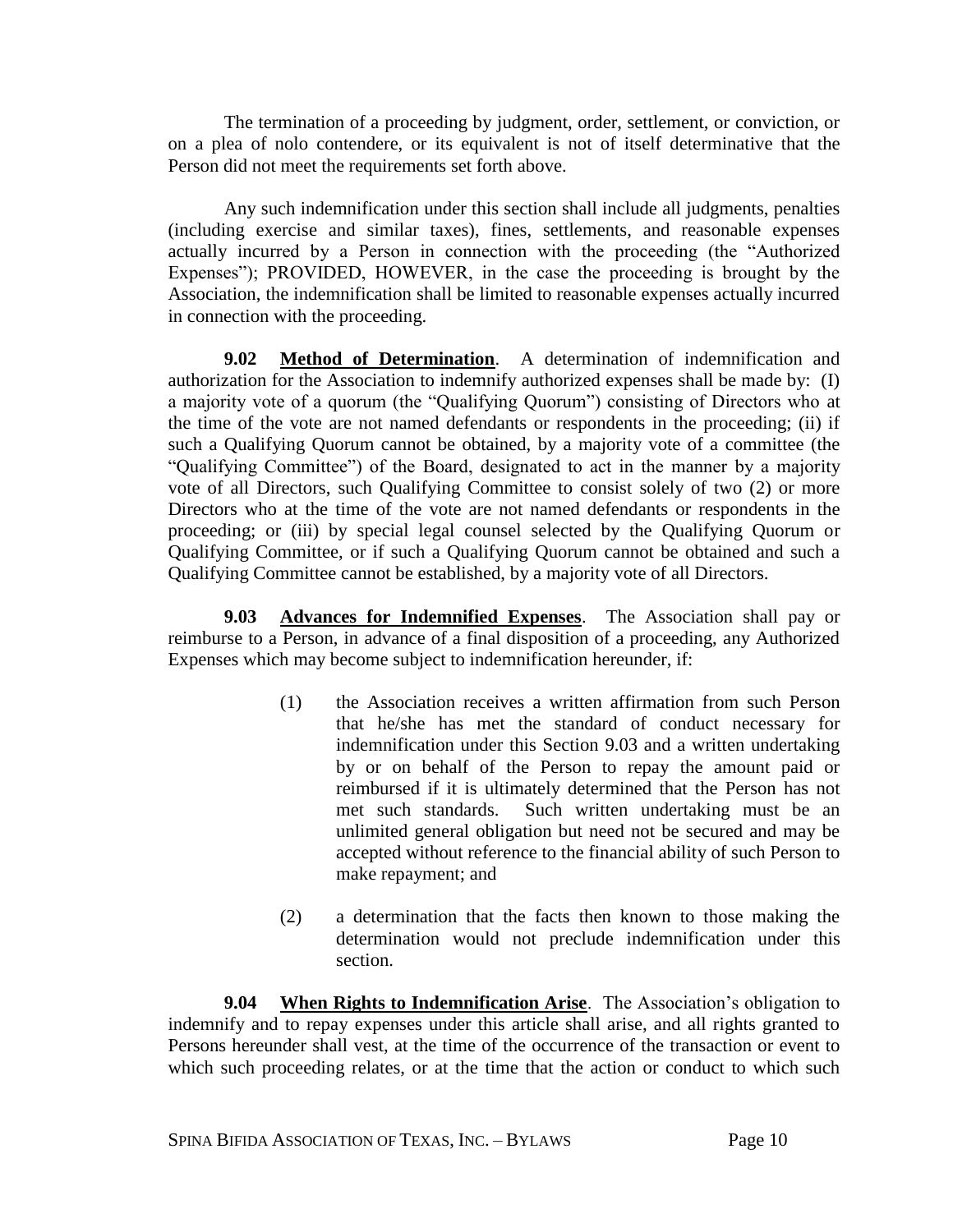proceeding relates was first taken or engaged in or omitted to be taken or engaged in, regardless of when such proceeding is first threatened, commenced or completed.

**9.05 Insurance**. The Association may purchase and maintain insurance of behalf of any Person who is or was a Director, officer, employee or agent of the Association or who is or was serving at the request of the Association as a Director, officer, partner, venturer, proprietor, trustee, employee, agent or similar functionary of another foreign or domestic corporation, partnership, joint venture, sole proprietorship, trust, other enterprise, or employee benefit plan, against any liability asserted against his/her status such a person whether or not the Association would have the power to indemnify him/her against that liability under Article 1396.2.22A of the Texas Non-Profit Corporation Act.

**9.06 Notice to Members**. Any indemnification of or advance of expenses to a Director in accordance with this article shall be reported in writing to the Directors of the Association with or before the notice or waiver of notice of the next Directors meeting or with or before the next submission to Directors of a consent to action without a meeting pursuant to Article 1396-9.10(A) of the Texas Non-Profit Corporation Act and, in any case, within the twelve (12) month period immediately following the date of the indemnification or advance.

**9.07 Validity**. Notwithstanding anything contained herein, any provision contained within this article that would be invalid under Article 1396.2.22A of the Texas Non-Profit Corporation Act or any successor statute thereto, shall be of no force or effect.

## **ARTICLE 10: GENERAL PROVISIONS**

## **10.01 Full Authority Committees**.

- (a) The Board, by resolution, may designate and appoint one or more committees of Board members. The resolution shall specify the function and purpose of the committee, the number of persons who will sit on the committee, and any Board powers which may be delegated to the committee. The President shall appoint the designated number of Directors to the committee and fill vacancies on committees as needed, subject to the approval of the Board.
- (b) The Board may not delegate to a committee the authority of the Board with respect to amending, altering, or repealing the Bylaws; electing, appointing, or removing any member of any such committee or any Director or officer of the Association; amending the Articles of Incorporation; adopting a Plan of Merger or adopting a Plan of Consolidation with another corporation; authorizing the sale, lease, exchange or mortgage of all or substantially all of the property and assets of the Association;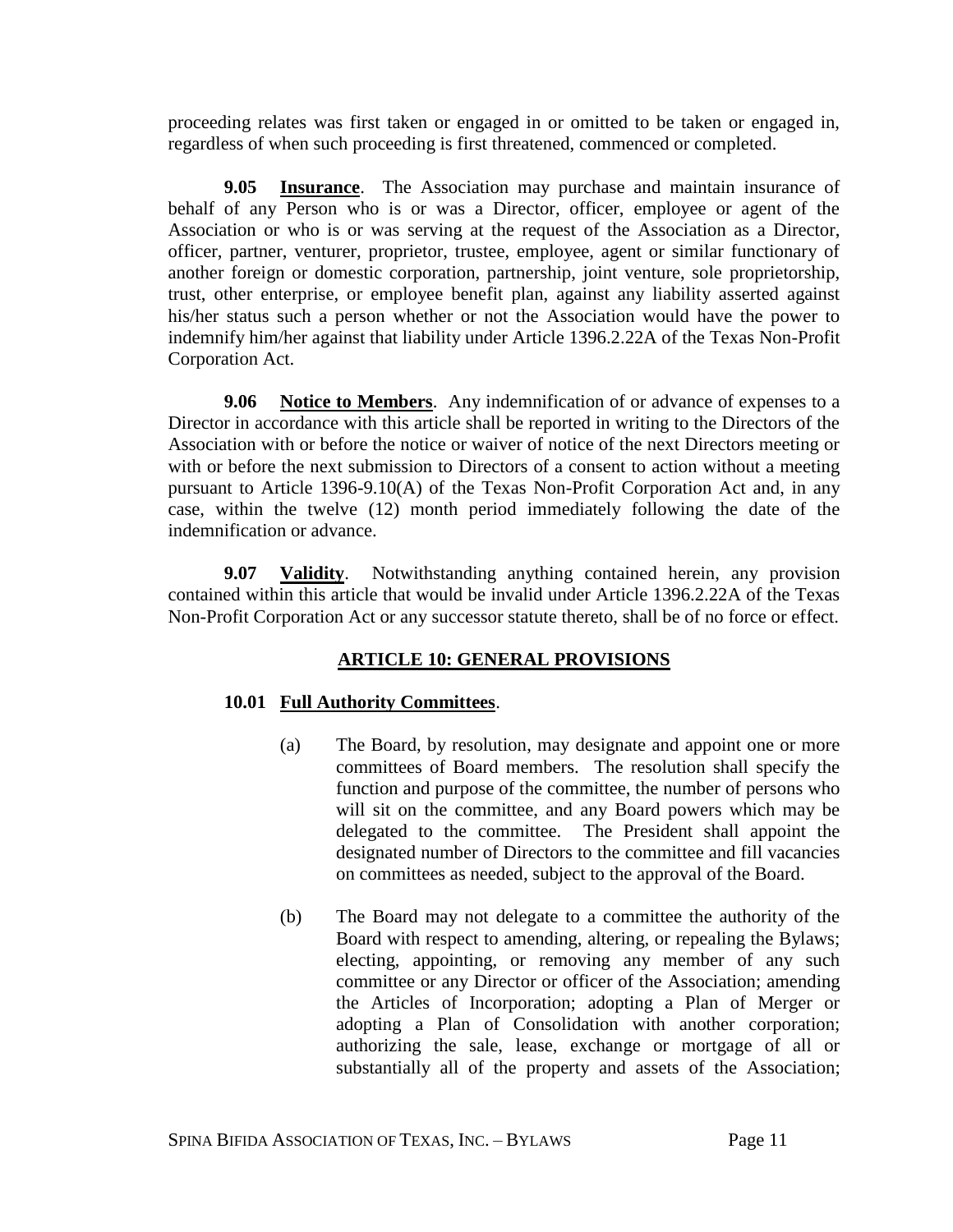authorizing the voluntary dissolution of the Association; or amending, altering or repealing any resolution of the Board.

(c) The designation and appointment of any such committee and the delegation thereto of authority shall not operate to relieve the Board or any individual Director, of any responsibility imposed on it or him/her by law.

**10.02 Executive Committee.** The Executive Committee is a mandatory standing committee of the Board and shall have and may exercise all of the authority of the Board in the management of the business and affairs of the Association, including authority over the use of the corporate seal. The Executive Committee shall consist of the President, the Vice-President, Secretary, Treasurer, and one additional Director appointed by the President with the consent of the Board

**10.03 Term of Office**. Each member of a committee shall continue until the member resigns from the committee, is replaced on the committee, or the committee is abolished. The Board may establish term limits in the resolution establishing the committee.

**10.04 Committee Chair**. The President shall appoint one member of each committee as committee chair. The committee chair shall preside over committee meetings, and shall report on committee activities to the Board.

**10.05 Quorum**. Unless otherwise provided in the resolution of the Board designating a committee, a majority of the whole committee shall constitute a quorum and the act of a majority of the committee members present at a meeting which a quorum is present shall be the act of the committee.

**10.06 Rules**. Each committee may adopt rules for its own government not inconsistent with these Bylaws or with rules adopted by the Board.

**10.07 Standing Committees**. The following are the non-mandatory standing committees of the Board. The Chair may, with the approval of the Board, determine that one or more of these committees are unnecessary at the present time, in which case the Chair may choose not to appoint members to such committee(s).

- (a) **Finance**: responsible for oversight of activities related to budget and the development of a diversified revenue base.
- (b) **Fundraising**: responsible for oversight of activities related to fundraising including membership drives, special events, individual contributions and grants.